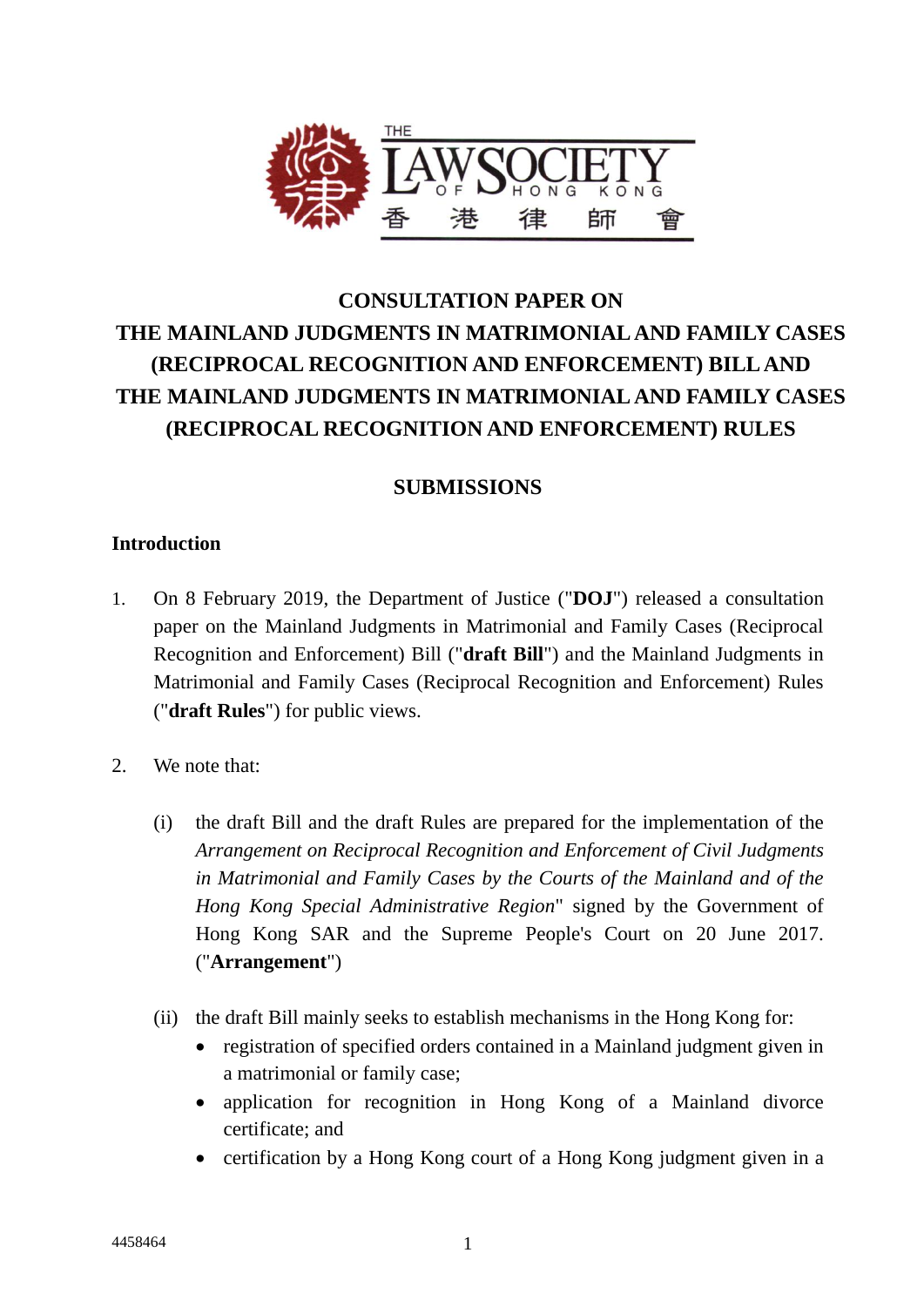matrimonial or family case for the purpose of seeking recognition and enforcement of the judgment in the Mainland.

- (iii) the draft Rules lay down the practice and procedures relating to the applications made to a Hong Kong court under the Bill, for example, the requirements for affidavit in support of a registration application.
- 3. We have reviewed the draft Bill and the draft Rules and have the following comments.

#### **Comments**

- 4. We note that Clause 9 of the draft Bill introduces a time limitation for registration of specified orders in Mainland judgment within 2 years. We wish to point out that this time limitation of 2 years has not been mentioned in the Arrangement. The time limitation makes the operation of enforcement of court orders inflexible and unrealistic.
- 5. There are various legitimate reasons for an order not been able or required to be registered. We can easily identify some common scenarios where the care-related order could be barred from registration<sup>1</sup>, as examples:
	- (i) the non-compliance of the care-related order first occurred while the whereabouts of the child/the defaulting party are unknown; after such non-compliance first occurred more than 2 years, it is discovered that the child/the defaulting party are in HKSAR; the party to the child-care order cannot apply for registration; or
	- (ii) the non-compliance of the care-related order first occurred in the Mainland and there was subsequent compliance. After 5 years of the non-compliance first occurred, the child moves to Hong Kong and the non-compliance occurred again. The party to the child-care order cannot apply for registration.

1

<sup>1</sup> The current drafting of Clause 9(1) of the draft Bill is:

<sup>&</sup>quot;*A registration application must not seek to register a care-related order if -*

*<sup>(</sup>a) there has been non-compliance with the order; but*

*<sup>(</sup>b) the application is made 2 years after the date on which the non-compliance first occurred*."